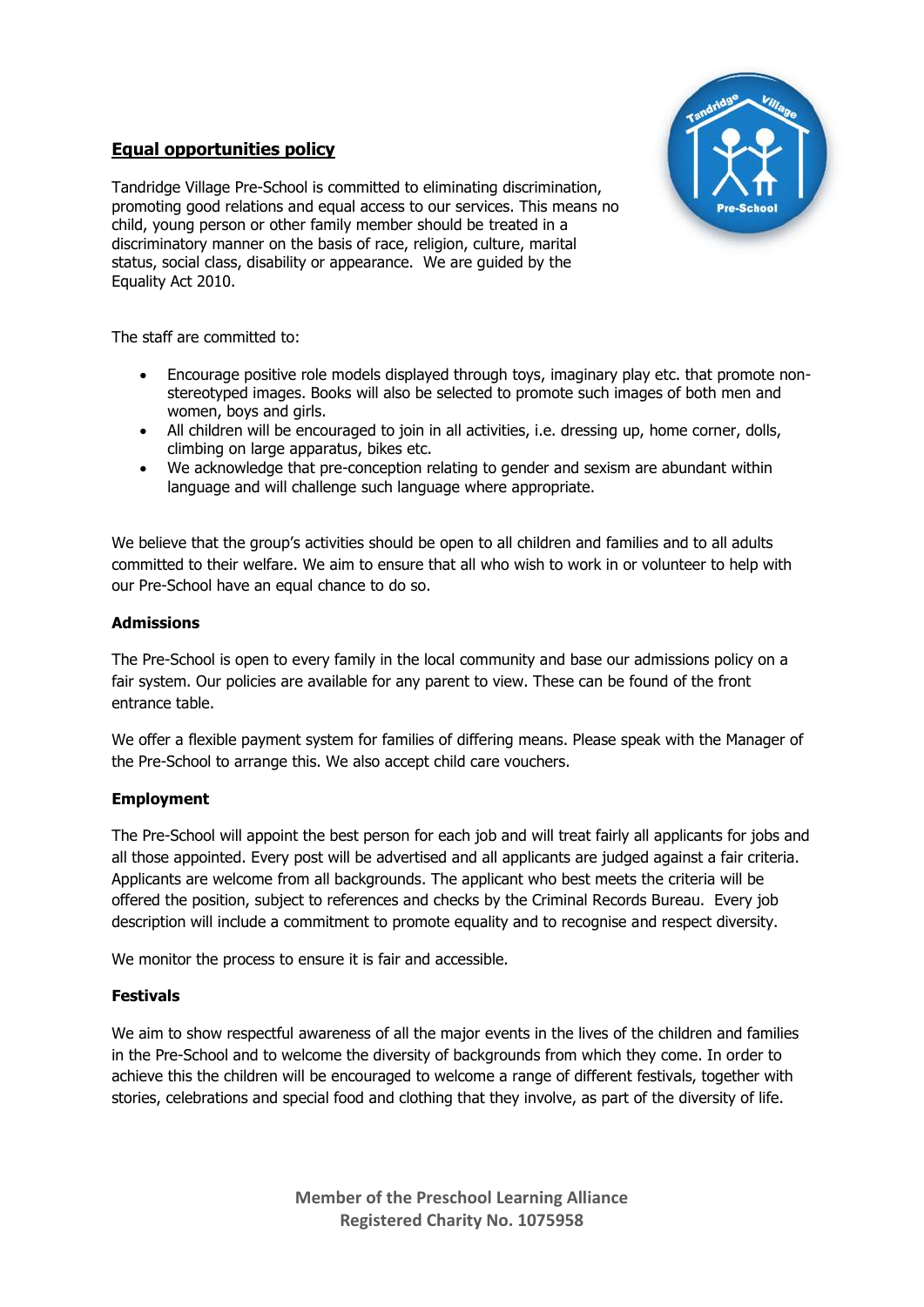### **The Curriculum**



All children will be respected and their individuality and potential recognised, valued and nurtured. Activities and the use of the play equipment offer children opportunities to develop in an environment free from prejudice and discrimination. Appropriate opportunities will be given to explore, acknowledge, and value similarities and differences between themselves and others. Our setting encourages every child to develop positive attitudes about themselves as well as to people

# **Resources**

who are different from themselves.

These will be chosen to give children a balanced view of the world and an appreciation of the rich diversity of our multi-racial society.

#### **Special Needs**

The Pre-School recognises the wide range of special needs of children and families in the community, and will consider what part we can play in meeting those needs. We have regard for the Special Educational Needs (SEN) code of Practice (2001) and will adhere to our SEN policy.

#### **Discriminatory Behaviour/ Remarks**

THESE ARE UNACCEPTABLE IN THE PRE- SCHOOL and will be dealt with appropriately.

The response will aim to be sensitive to the feelings of the victim(s) and to help those responsible to understand and overcome their prejudices.

#### **Language**

Bilingual/ multi- lingual children and adults are an asset. They will be valued and their languages respected in the Pre-School.

#### **Food**

Medical, cultural and dietary needs will be met. We do this by working in partnership with parents and communicating on a regular basis maintaining the child's and families' needs are met. We plan time when the children learn about a range of food, and of cultural approaches to mealtimes and eating, and to respect the differences among them.

#### **Training**

We seek out training opportunities for staff and volunteers to enable them to develop practices which enable all children to flourish. Also assisting the practitioner to develop anti-discriminatory and inclusive practices.

All supervisory staff will be confident and fully trained in administering medicines and carry out invasive care procedures when these arise.

#### **Committee**

We are a committee run Pre-School. Committee members are past, present and future parents who are elected onto the committee during the AGM. The committee is made up of friendly mums and

> **Member of the Preschool Learning Alliance Registered Charity No. 1075958**